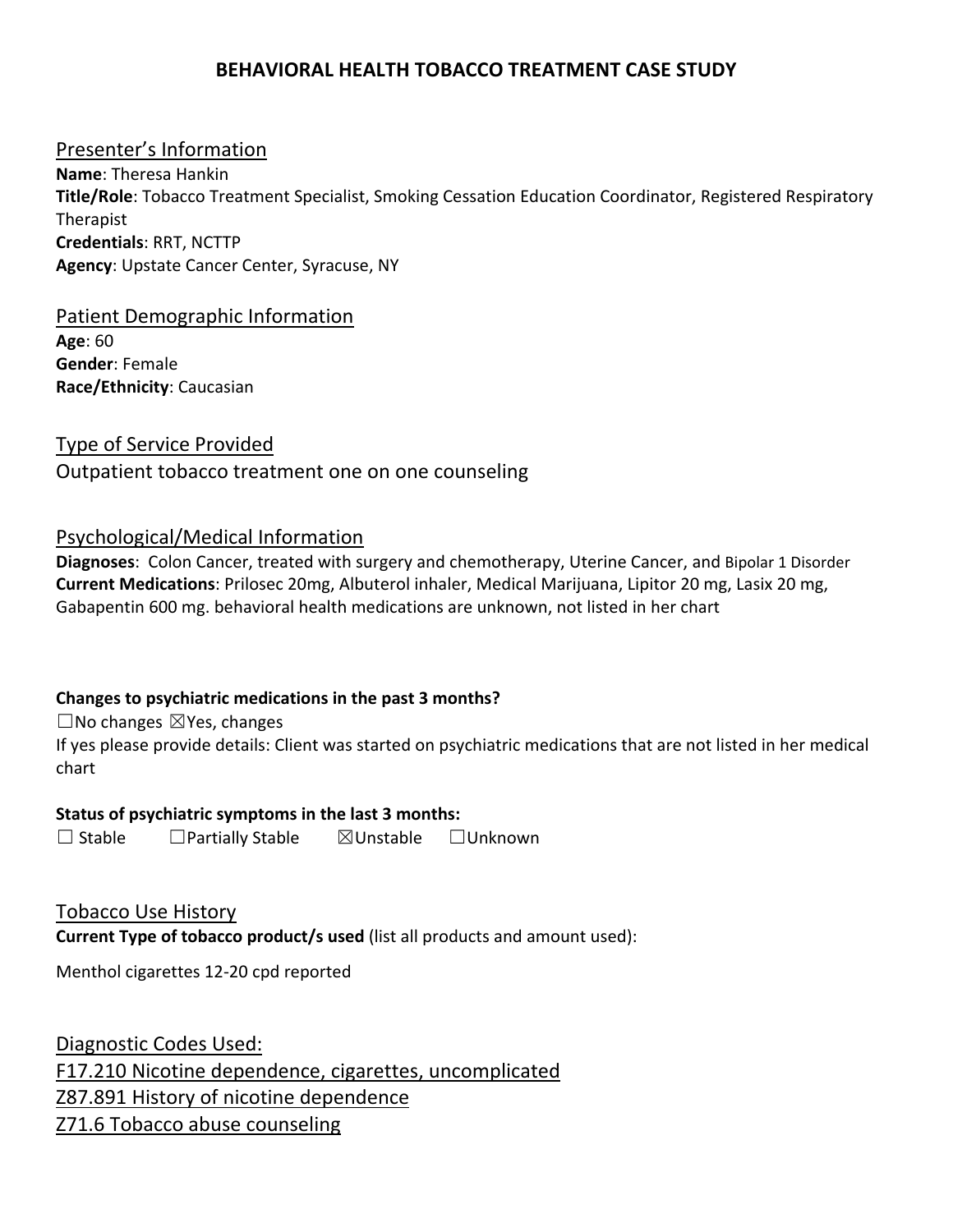# Tobacco Treatment Medications

#### **Tobacco Treatment Medications Used** (Past and current)**:**

 $\boxtimes$ Nicotine Gum  $\boxtimes$ Nicotine Lozenge  $\boxtimes$ Nicotine Patch  $\Box$ Nicotine Inhaler

☒Nicotine Nasal Spray ☐Bupropion SR/Zyban ☐Varenicline/Chantix

 $\boxtimes$  Combination Therapy

### **Please detail the specific medication regimen, including medication strength**

 $1_{st}$  quit attempt: combination therapy with a 21 mg patch, 2 mg nicotine gum or nicotine nasal spray for short acting nicotine replacement, eventually up to two 21 mg nicotine patches, which client was resistant to at the beginning. At that point patient stated "that's it I have been smoke free ever since". Client continued to use short acting nicotine replacement.

2<sup>nd</sup> quit attempt: client smoking less at this time after relapsing

Tried 21 mg nicotine patch with 2 mg nicotine lozenges. She cut down but did not achieve smoke free days. Up to "double patching" one 21 mg and one 14 mg nicotine patch daily. Client achieved smoke free days within one month while continuing to be under extreme stress and escalating bipolar symptoms.

# Patient Barriers to Treatment:

Bipolar 1 Disorder with a long history of Substance Abuse Disorder and incarceration. Clean for 30 years when treatment initiated. Limited income. NRT not covered under her Medicare plan

# Providers Barriers to Treatment:

Barriers to treatment were removed with our Cancer Center Financial Hardship Programs Free Nicotine Replacement Therapy with unlimited amounts for combination therapy as long as seeing a Tobacco Treatment every two weeks, Unlimited counseling sessions after 8 visits per year covered under Medicare as long as she was receiving NRT thru the program

# Treatment overview:

- Met with client in 2015, not interested in quitting smoking at that time but became aware of the program available to her. In 2016 decided to see me twice, tried combination therapy quit for a few months then relapsed.
- In 2017-2018 we worked together intensively for 6 months before she became smoke free. Her goal was seeing a normal CO reading for the first time. She told me when we started working together in 2017 that "I needed to understand she needs to go slow and that she would not allow me to "rush" her. I agreed and she joined our Cancer Center Smoking Cessation Hardship Program to get her NRT for free, with the stipulation that she come in and meet with me every two weeks.
- After 6 months of working together she remained smoke free for 18 months. At that time an unfortunate event occurred in her life where she took in her alcoholic, nicotine addicted, abusive brother into her home so that he would not be homeless. Things escalated and her stress levels and exposure to cigarettes were high. She contacted me and told me of her relapse. She never went back to 30‐40 cpd. She kept her smoking down to 6‐10 cpd, somedays just puffs.